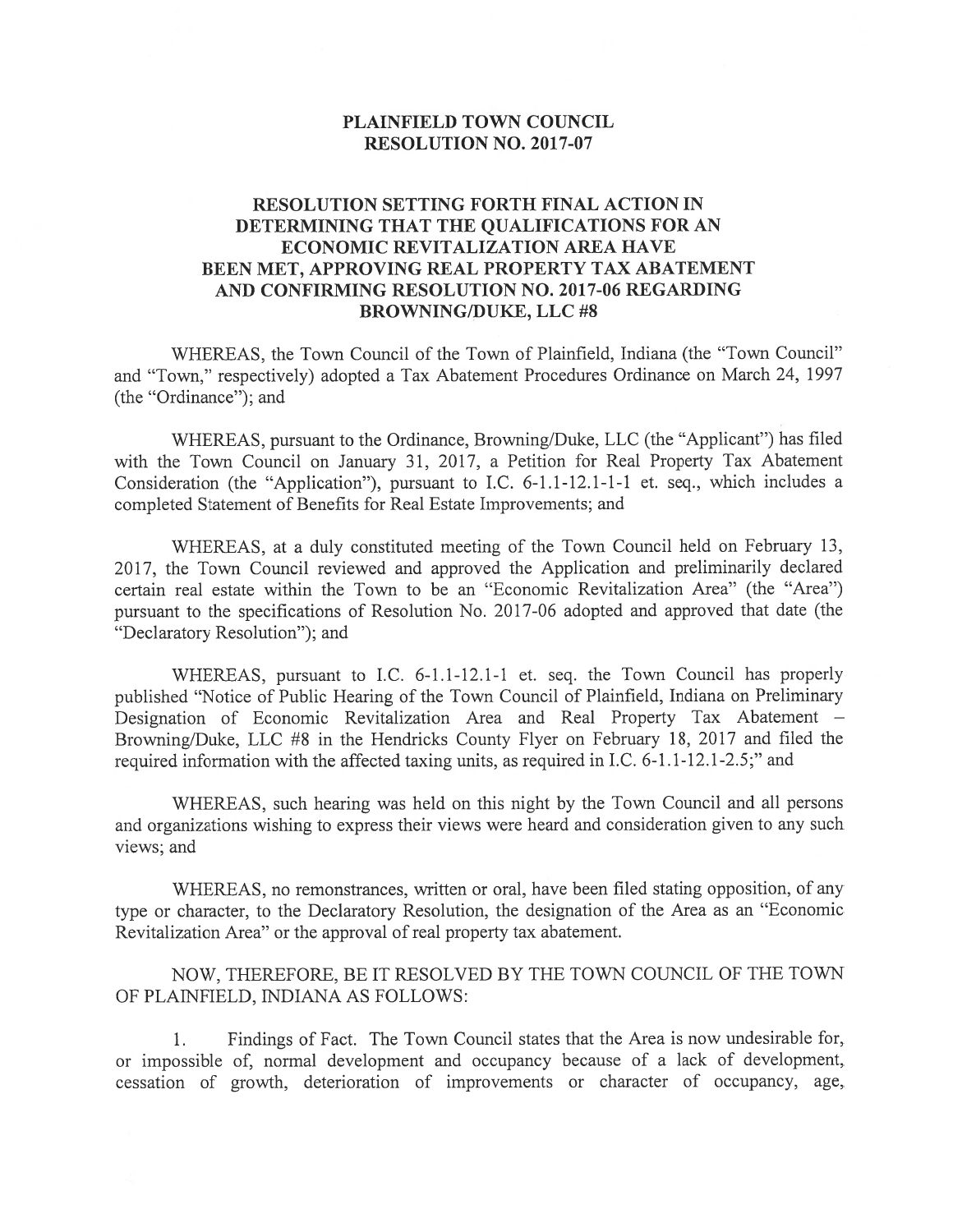obsolescence, substandard buildings or other factors that have impaired value or preven<sup>t</sup> normal development of property. The Town Council hereby finds the following:

- (a) The estimate of the value of the Applicant's project shown in the Application is reasonable;
- (b) The employment numbers shown in the Application, if any, are reasonably expected;
- (c) The salaries related to such employment, if any, are reasonable;
- (d) The benefits to be received from the Applicant's project are sufficient to justify the deduction; and
- (e) That, unless otherwise approved, any abatement for the Area shall have its abatement calculated in accordance with the standard abatement percentages shown on the chart attached as  $Exhibit A$  to this resolution and shall otherwise be in accordance with the Ordinance.

2. Compliance with the Ordinance and Indiana Law. It is hereby found by the Town Council that the Application complies with the Ordinance and Indiana Code 6.1.1-12.1-3.

3. Confirmation of the Declaratory Resolution. It is hereby declared by the Town Council that the Declaratory Resolution is in all respects hereby confirmed, and it is hereby stated that the qualifications for an economic revitalization area have been met by the Applicant as to the real estate described in Exhibit A of the Declaratory Resolution and real property tax abatement is approved in accordance with the percentages shown for abatement on the attached Exhibit A are approved.

4. Final Action. After legally required public notice, and after public hearing pursuan<sup>t</sup> to such notice, the Town Council hereby takes "final action," as that phrase is defined in I.C. 6-1.1-12.1-1 et. seq., on the date hereof, with regard to designation of the Area, approval of the Application, and the approval of the Declaratory Resolution.

5. Effective Date. This resolution shall be effective immediately upon its passage, subject to any right of appeal as provided by Indiana law.

6. Filing with Hendricks County Authorities. Upon the adoption of this resolution, the Clerk-Treasurer of the Town shall cause <sup>a</sup> certified copy of this resolution to be filed with the Hendricks County Assessor and/or such other Hendricks County governmen<sup>t</sup> officials as shall be necessary to make the Applicant eligible to file for real estate tax abatement as to the real property improvements contemplated by the Application heretofore reviewed and approved by the Declaratory Resolution and ratified and confirmed by this resolution.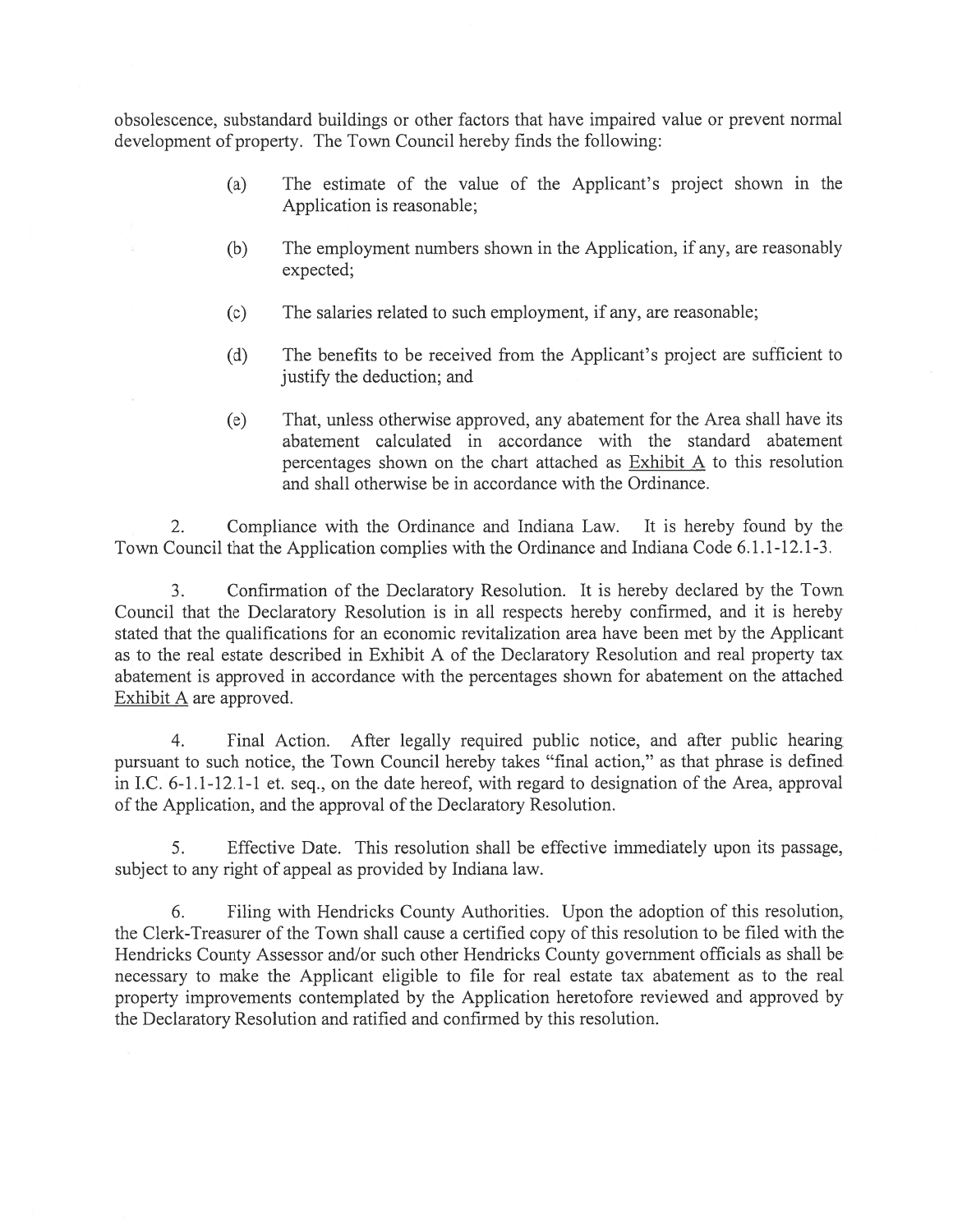Adopted by the Town Council of the Town of Plainfield, Indiana this 27th day of February, 2017.

> TOWN COUNCIL, TOWN OF PLAINFIELD HENDRICKS COUNTY, INDIANA

Robin G. Brandgard, President

Kent McPhail Buch J **Bill Kirchoff** mo Lance K. Angle Dan Bridge

 $\mathcal{E}_{\text{ed}}$ /by:  $Atte$ 

Wesley R. Bennett, Clerk-Treasurer of the Town of Plainfield, Indiana